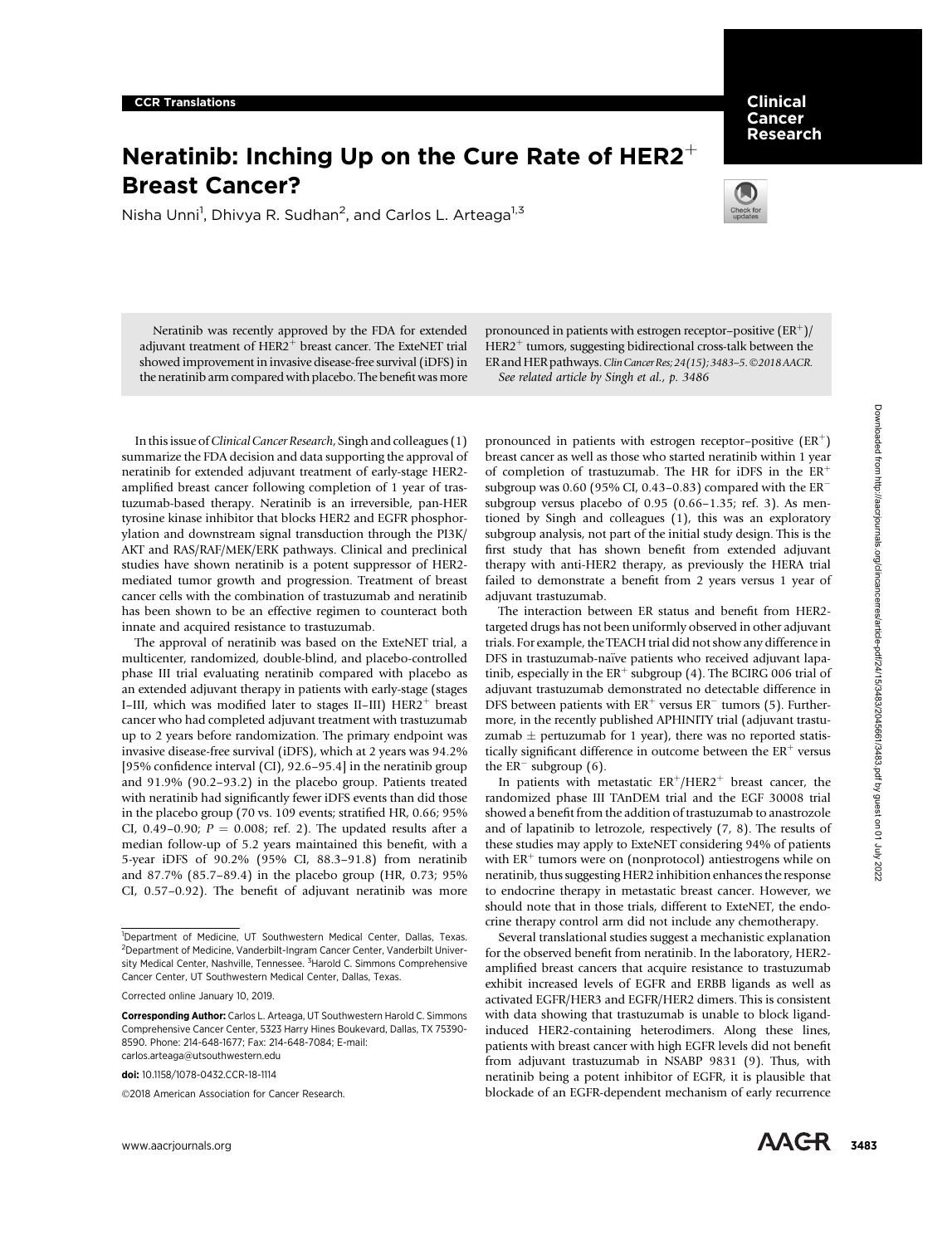

## Figure 1.

Response of ER<sup>+</sup>/HER2<sup>+</sup> tumors to anti-ER therapy versus ER-ERBB inhibition. A, Activation of ER and ERBB receptors by cognate ligands triggers various pathways that culminate in cyclin D1 transcription. B, ER blockade leads to enhanced HER2 phosphorylation and upregulation of downstream signal transduction resulting in cyclin D1 maintenance and cell-cycle progression. C, Simultaneous ER and HER2 blockade ablates cyclin D1 transcription and tumor cell viability, thus potentially limiting recurrence of  $ER<sup>+</sup>/HER2<sup>+</sup>$  tumors.

could explain, at least in part, the results of ExteNET. As it applies to the results in the  $ER^{+}/HER2^{+}$  subgroup, other studies have reported bidirectional cross-talk between ER and HER2 (10) and that blockade of either axis is followed by compensatory activation of the other signaling pathway. Sudhan and colleagues recently simulated the clinical outcome of extended adjuvant neratinib in a human-in-mouse model of  $ER^+/HER2^+$  breast cancer (11). Mice bearing  $ER^+/HER2^+$  xenografts that were maintained on endocrine therapy following complete tumor responses to trastuzumab and chemotherapy exhibited rapid tumor recurrences, which were ablated by extended adjuvant neratinib. Tumor relapses were associated with marked upregulation of HER2 signaling despite ER suppression.  $ER^+/HER2^+$  tumors escaped ER blockade primarily through HER2-mediated induction of CCND1 (cyclin D1). In fact, cyclin D1 has been shown to be an important mediator of the oncogenic effects of HER2, and, conversely, cyclin D1 ablation seems vital to the antitumor effects of HER2-targeted agents. Thus, we speculate that in  $ER^+/HER2^+$ breast cancers, endocrine therapy alone might result in incomplete suppression of cyclin D1; hence, simultaneous blockade of ER and HER2, as in ExteNET, may ablate cyclin D1 and maintain tumor suppression (Fig. 1). Whether the benefit of neratinib is limited or predominant in  $ER^+/HER2^+$  cancers that also harbor CCND1 amplification or overexpression will require additional prospective investigation.

On the basis of the observed benefits from neratinib, the relative risks, and consideration of expert opinion, the FDA approved neratinib for extended adjuvant treatment of all patients with early HER2<sup>+</sup> breast cancer. Whether this indication is too broad and should instead be limited to patients with  $ER^+$  tumors is challenged by the fact that the analysis of this subgroup was not preplanned in the study design. On the other hand, however, biological differences between  $ER^+$  and  $ER^-$  tumors, which may provide plausibility to the difference in outcome between both subgroups, cannot be ignored. Indeed, the FDA chose to include the results of the subgroup analyses in the product label in light of the related discussion during the ODAC meeting (available from: [https://www.fda.gov/downloads/AdvisoryCommittees/Commit](https://www.fda.gov/downloads/AdvisoryCommittees/CommitteesMeetingMaterials/Drugs/Oncologic DrugsAdvisoryCommittee/UCM575431.pdf) [teesMeetingMaterials/Drugs/Oncologic DrugsAdvisoryCommit](https://www.fda.gov/downloads/AdvisoryCommittees/CommitteesMeetingMaterials/Drugs/Oncologic DrugsAdvisoryCommittee/UCM575431.pdf) [tee/UCM575431.pdf](https://www.fda.gov/downloads/AdvisoryCommittees/CommitteesMeetingMaterials/Drugs/Oncologic DrugsAdvisoryCommittee/UCM575431.pdf) and [https://www.accessdata.fda.gov/drug](https://www.accessdata.fda.gov/drugsatfda_docs/label/2017/208051s000lbl.pdf) [satfda\\_docs/label/2017/208051s000lbl.pdf\)](https://www.accessdata.fda.gov/drugsatfda_docs/label/2017/208051s000lbl.pdf). It would be incumbent upon providers to review and use these data to make informed decisions regarding their patients with early-stage  $HER2<sup>+</sup>$  breast cancer.